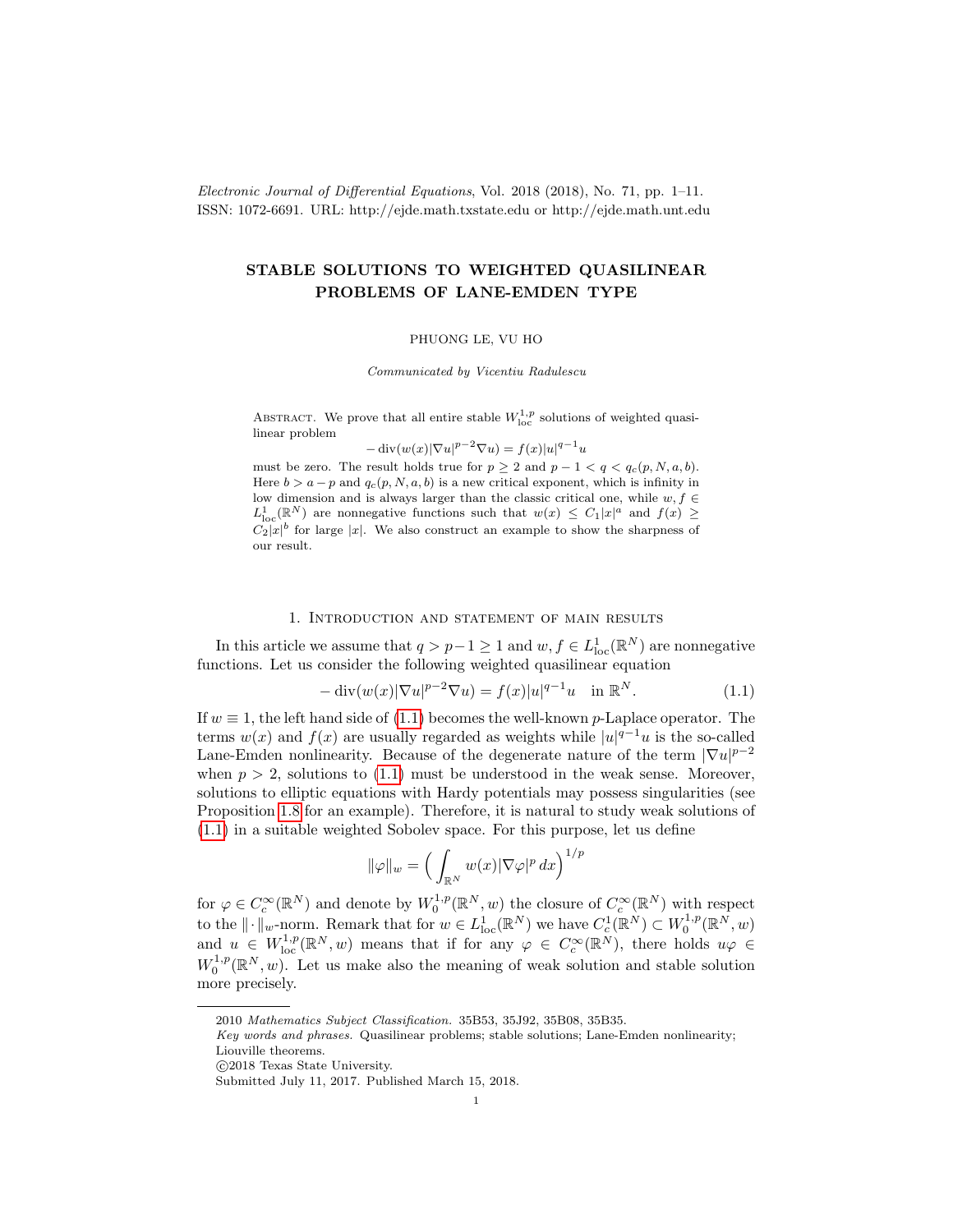**Definition 1.1.** A function  $u \in W^{1,p}_{loc}(\mathbb{R}^N, w)$  is said to be a *weak solution* of [\(1.1\)](#page-0-0) if  $f(x)|u|^q \in L^1_{loc}(\mathbb{R}^N)$  and

<span id="page-1-2"></span>
$$
\int_{\mathbb{R}^N} w(x) |\nabla u|^{p-2} (\nabla u, \nabla \varphi) dx = \int_{\mathbb{R}^N} f(x) |u|^{q-1} u \varphi dx \tag{1.2}
$$

for all  $\varphi \in C_c^1(\mathbb{R}^N)$ .

**Definition 1.2.** A weak solution u of  $(1.1)$  is *stable* if

<span id="page-1-0"></span>
$$
\int_{\mathbb{R}^N} w(x) \left[ |\nabla u|^{p-2} |\nabla \varphi|^2 + (p-2) |\nabla u|^{p-4} (\nabla u, \nabla \varphi)^2 \right] dx \ge q \int_{\mathbb{R}^N} f(x) |u|^{q-1} \varphi^2 dx
$$
\n(1.3)

for all  $\varphi \in C_c^1(\mathbb{R}^N)$ .

We recall that the stability condition translates into the fact that the second variation at  $u$  of the energy functional

$$
E(u) = \int_{\mathbb{R}^N} \left( \frac{w(x)|\nabla u|^p}{p} - \frac{f(x)|u|^{q+1}}{q+1} \right) dx
$$

is nonnegative. Therefore all the local minima of the functional are stable weak solutions of [\(1.1\)](#page-0-0).

**Proposition 1.3.** If u is a stable solution of  $(1.1)$ , then

<span id="page-1-1"></span>
$$
(p-1)\int_{\mathbb{R}^N} w(x)|\nabla u|^{p-2}|\nabla \varphi|^2 dx \ge q \int_{\mathbb{R}^N} f(x)|u|^{q-1} \varphi^2 dx \tag{1.4}
$$

for every  $\varphi \in C_c^1(\mathbb{R}^N)$ .

We remark that [\(1.3\)](#page-1-0) and [\(1.4\)](#page-1-1) hold for any  $\varphi \in W_0^{1,p}(\mathbb{R}^N, w)$  by density arguments.

In this article we prove a Liouville type theorem for stable solutions of [\(1.1\)](#page-0-0). We recall that Liouville type theorems concern about the nonexistence of nontrivial solution in the entire Euclidean space  $\mathbb{R}^N$ . This type of theorems for [\(1.1\)](#page-0-0) has drawn much attention in the last four decades. Let us mention the pioneering article [\[19\]](#page-9-0), where Gidas and Spruck established the optimal nonexistence result for positive solutions to the equation  $-\Delta u = |u|^{q-1}u$  in  $\mathbb{R}^N$ . They proved that this equation has no positive solution if and only if  $q$  is less than the critical exponent  $\frac{N+2}{N-2}$ , which is  $\infty$  if  $N=2$ .

In recent years, not only weak and positive solutions but also other types of solutions to equation [\(1.1\)](#page-0-0) such as stable solutions have been studied immensely by several authors. Readers can find physical motivation and recent development on the topic of stable solutions in monograph [\[10\]](#page-9-1) by Dupaigne and references therein.

We should refer to the works [\[13,](#page-9-2) [14\]](#page-9-3) by Farina for Lane-Emden equation

$$
-\Delta u = |u|^{q-1}u \quad \text{in } \mathbb{R}^N,
$$

where he proved that all stable  $C^2$  solutions must be zero if  $1 < q < q_c(N)$ , where  $q_c(N)$  is explicitly given and is always greater than the classic critical exponent  $\frac{N+2}{N-2}$ . Later, similar results were proved in [\[8\]](#page-9-4) for stable  $C^1$  solutions of quasilinear equation  $-\Delta_p u = |u|^{q-1}u$ .

The weighted semilinear elliptic equation

$$
-\operatorname{div}(w(x)\nabla u) = f(x)|u|^{q-1}u \quad \text{in } \mathbb{R}^N
$$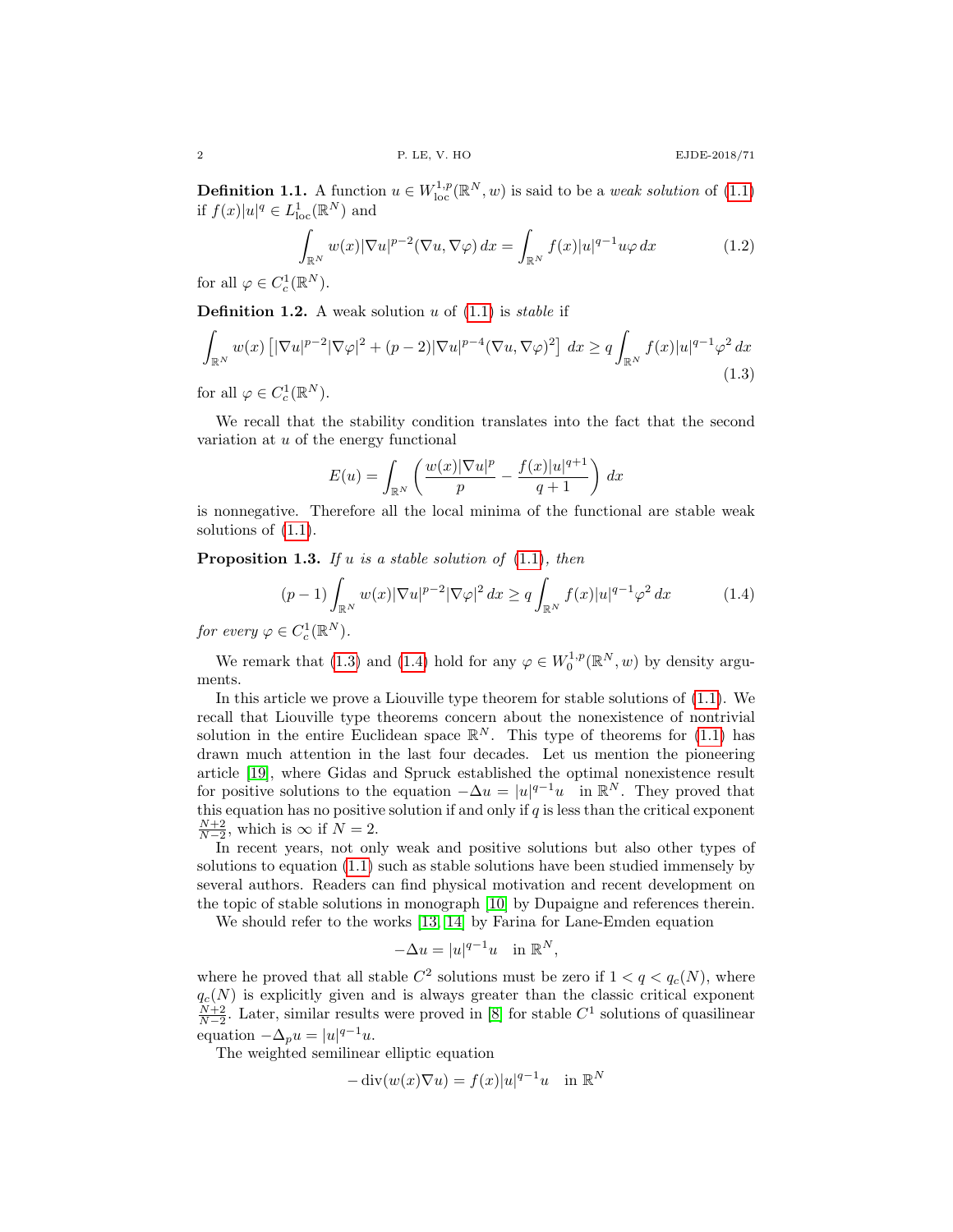was also studied recently by some authors. In [\[7\]](#page-9-5), several Liouville type theorems for classical stable solutions of this equation were established under different assump-tions on w and f. Paper [\[26\]](#page-10-0) deals with more specific equation  $-\Delta u = |x|^b |u|^{q-1}u$ but for stable solutions of class  $H_{\text{loc}}^1$ , which covers solutions having singularities. Related works on existence, nonexistence and bifurcation results for singular elliptic problems can be found in [\[1,](#page-9-6) [12,](#page-9-7) [15,](#page-9-8) [16,](#page-9-9) [17,](#page-9-10) [18,](#page-9-11) [20,](#page-9-12) [23,](#page-9-13) [24\]](#page-9-14) and references therein.

For other types of nonlinearities, we refer to paper  $[11]$  for stable  $C<sup>2</sup>$  solutions of semilinear equation  $-\Delta u = f(u)$  and papers [\[4,](#page-9-16) [22,](#page-9-17) [21,](#page-9-18) [25\]](#page-10-1) for stable  $C^1$  solutions of quasilinear equation  $-\Delta_p u = f(u)$ . In general, Liouville type theorems for stable solutions of nonlinear elliptic equations are usually guaranteed in low dimensional case.

The main purpose of this paper is to obtain a sharp Liouville type theorem for stable solutions of class  $W^{1,p}_{loc}$  to equation [\(1.1\)](#page-0-0). Our result therefore directly extends the result in [\[6\]](#page-9-19), which deals with equation

$$
-\Delta_p u = f(x)|u|^{q-1}u \quad \text{in } \mathbb{R}^N.
$$

It should be noted that in [\[6\]](#page-9-19), the author only considered the case  $p \leq N$  and  $C^{1,\delta}_{loc}(\mathbb{R}^N)$  solutions, which are locally bounded. This  $C^{1,\delta}_{loc}(\mathbb{R}^N)$  regularity assumption is natural when  $w \equiv f \equiv 1$ . However, if the weights w and f are Hardy potentials, then solutions of equation [\(1.1\)](#page-0-0) may have singularities and do not belong to class  $C^{1,\delta}_{loc}(\mathbb{R}^N)$  anymore. Therefore, weak solutions of class  $W^{1,p}_{loc}$  are more suitable settings for  $(1.1)$  and we will work with this type of solutions in this paper. Furthermore, we also construct an example to show the sharpness of our result.

We begin with the following a priori estimate for stable solutions of  $(1.1)$ .

<span id="page-2-0"></span>**Proposition 1.4.** Suppose that  $q > p-1$  and u is a stable solution of [\(1.1\)](#page-0-0). Then for any

$$
\alpha \in \Big(1, \frac{2q-p+1+2\sqrt{q(q-p+1)}}{p-1}\Big),
$$

there exists a constant  $C = C(p, q, \alpha) > 0$  such that for any function  $\eta \in C_c^1(\mathbb{R}^N)$ with  $0 \leq \eta \leq 1$  and  $\nabla \eta = 0$  in a neighborhood of  $\{x \in \mathbb{R}^N : f(x) = 0\}$  we have

<span id="page-2-2"></span>
$$
\int_{\mathbb{R}^N} \left( w(x) |\nabla u|^p |u|^{\alpha-1} + f(x) |u|^{\alpha+q} \right) \eta^{\frac{p(\alpha+q)}{q-p+1}} dx \n\leq C \int_{\mathbb{R}^N} w(x)^{\frac{\alpha+q}{q-p+1}} f(x)^{-\frac{\alpha+p-1}{q-p+1}} |\nabla \eta|^{\frac{p(\alpha+q)}{q-p+1}} dx.
$$
\n(1.5)

With the help of Proposition [1.4,](#page-2-0) it is not hard to obtain our main result.

<span id="page-2-1"></span>**Theorem 1.5.** Let  $b > a - p$  and  $C_1, C_2, R_0 > 0$ . Suppose that  $w(x) \leq C_1 |x|^a$  and  $f(x) \geq C_2|x|^b$  for a.e.  $x \in \mathbb{R}^N \setminus B(0, R_0)$ , in addition,  $w(x) + f(x) > 0$  for a.e.  $x \in B(0, R_0)$ . Let u be a stable solution of equation [\(1.1\)](#page-0-0). Assume that

$$
p-1 < q < q_c(p, N, a, b), \quad \text{if } N > \frac{(p-a)(p+3) + 4b}{p-1},
$$

$$
p-1 < q < \infty, \quad \text{if } N \le \frac{(p-a)(p+3) + 4b}{p-1}
$$

with the critical exponent

$$
q_c(p, N, a, b) = \frac{2(p - a + b)\sqrt{(p - 1)(p - a + b)(Np + bp + a - b - p)}}{(N + a - p)[(p - 1)N - (p - a)(p + 3) - 4b]}
$$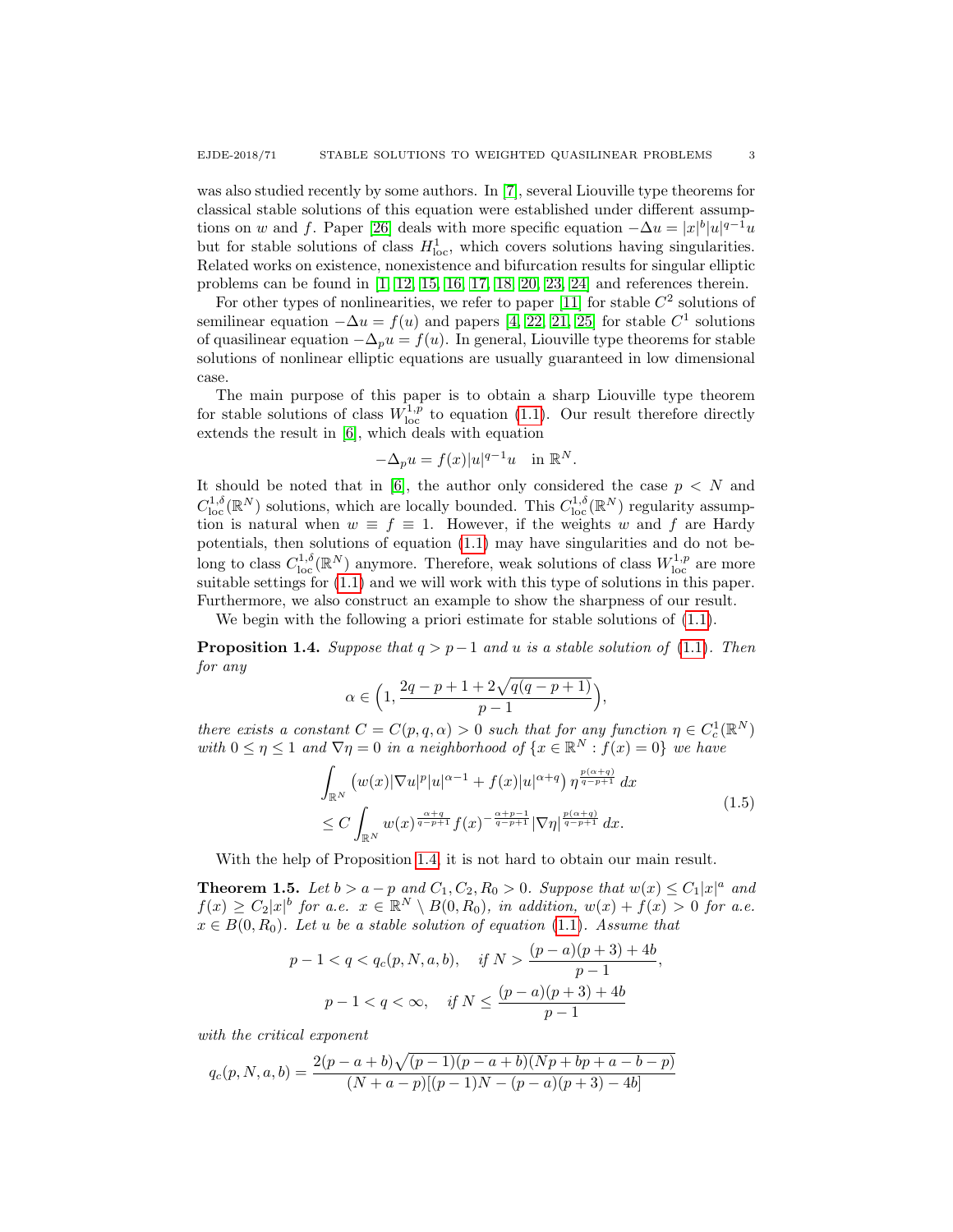4 P. LE, V. HO EJDE-2018/71

+
$$
(p-1)[N^2(p-1) - p(N(p+2) - p) + a(N(2a + p) - 2p + a)
$$
  
+ $b(N(p-4) - p^2 + pa - 2b)]$   
 $\div ((N + a - p)[(p-1)N - (p - a)(p + 3) - 4b]).$ 

Then  $u \equiv 0$ .

<span id="page-3-2"></span>**Remark 1.6.** Since  $b > a - p$ , if  $N > \frac{(p-a)(p+3)+4b}{p-1}$ , we deduce that  $a - p > -N$ and  $q_c(p, N, a, b)$  is well-defined. The assumption on q in Theorem [1.5](#page-2-1) is equivalent to

$$
N < \frac{(p-a+b)(2q-p+1+2\sqrt{q(q-p+1)})+q(p-a)(p-1)+b(p-1)^2}{(p-1)(q-p+1)}.
$$

Indeed, the critical exponent  $q_c(p, N, a, b)$  is explicitly computed by solving the above quadratic inequation in q.

# **Remark 1.7.** If  $a = 0$ , then

$$
q_c(p, N, 0, b) = \frac{2(p + b)\sqrt{(p - 1)(p + b)(Np + bp - b - p)}}{(N - p)[(p - 1)N - p(p + 3) - 4b]}
$$
  
+ 
$$
\frac{(p - 1)[N^2(p - 1) - p(N(p + 2) - p) + b(N(p - 4) - p^2 - 2b)]}{(N - p)[(p - 1)N - p(p + 3) - 4b]},
$$

which is the critical exponent  $q_c$  in [\[6\]](#page-9-19). Furthermore, if  $a = b = 0$ , then we obtain

$$
q_c(p, N, 0, 0) = \frac{2p^2\sqrt{(p-1)(N-1)} + (p-1)[N^2(p-1) - p(N(p+2) - p)]}{(N-p)[(p-1)N - p(p+3)]},
$$

which equals the critical exponent  $p_c$  in [\[8\]](#page-9-4). We observe that the critical exponent  $q_c(p, N, 0, 0)$  is always greater than the classic critical exponent  $\frac{N(p-1)+p}{N-p}$ . If  $a=0$ and  $p = 2$ , we find

$$
q_c(2, N, 0, b) = \frac{2(b+2)\sqrt{(b+2)(b+2N-2)} + (N-2)^2 - 2(b+2)(b+N)}{(N-2)(N-4b-10)},
$$

which is the critical exponent  $\bar{p}(b)$  in [\[9\]](#page-9-20). Finally, if  $a = b = 0$  and  $p = 2$ , we have

$$
q_c(2, N, 0, 0) = \frac{8\sqrt{N-1} + N^2 - 8N + 4}{(N-2)(N-10)}.
$$

It is the critical exponent  $p_c$  in [\[14\]](#page-9-3). Therefore, our conclusion in Theorem [1.5](#page-2-1) extends results in [\[6,](#page-9-19) [8,](#page-9-4) [9,](#page-9-20) [14\]](#page-9-3) to stable solutions of class  $W^{1,p}_{loc}$ .

The assumption on  $q$  in Theorem [1.5](#page-2-1) is optimal. Indeed, let us consider the limit problem

<span id="page-3-1"></span>
$$
-\operatorname{div}(|x|^a |\nabla u|^{p-2} \nabla u) = |x|^b |u|^{q-1} u \quad \text{in } \mathbb{R}^N. \tag{1.6}
$$

We have the following result.

<span id="page-3-0"></span>**Proposition 1.8.** Let  $b > a - p$ . Suppose that  $N > \frac{(p-a)(p+3)+4b}{p-1}$  and  $q \geq$  $q_c(p, N, a, b)$ , which is defined in Theorem [1.5,](#page-2-1) then  $U(x) = m/|x|^n$  is a stable solution of equation [\(1.6\)](#page-3-1). Here,

$$
n = \frac{p - a + b}{q - p + 1} \quad and \quad m = [n^{p-1}(N + a - 1 - (n + 1)(p - 1))]^{1/(q - p + 1)}.
$$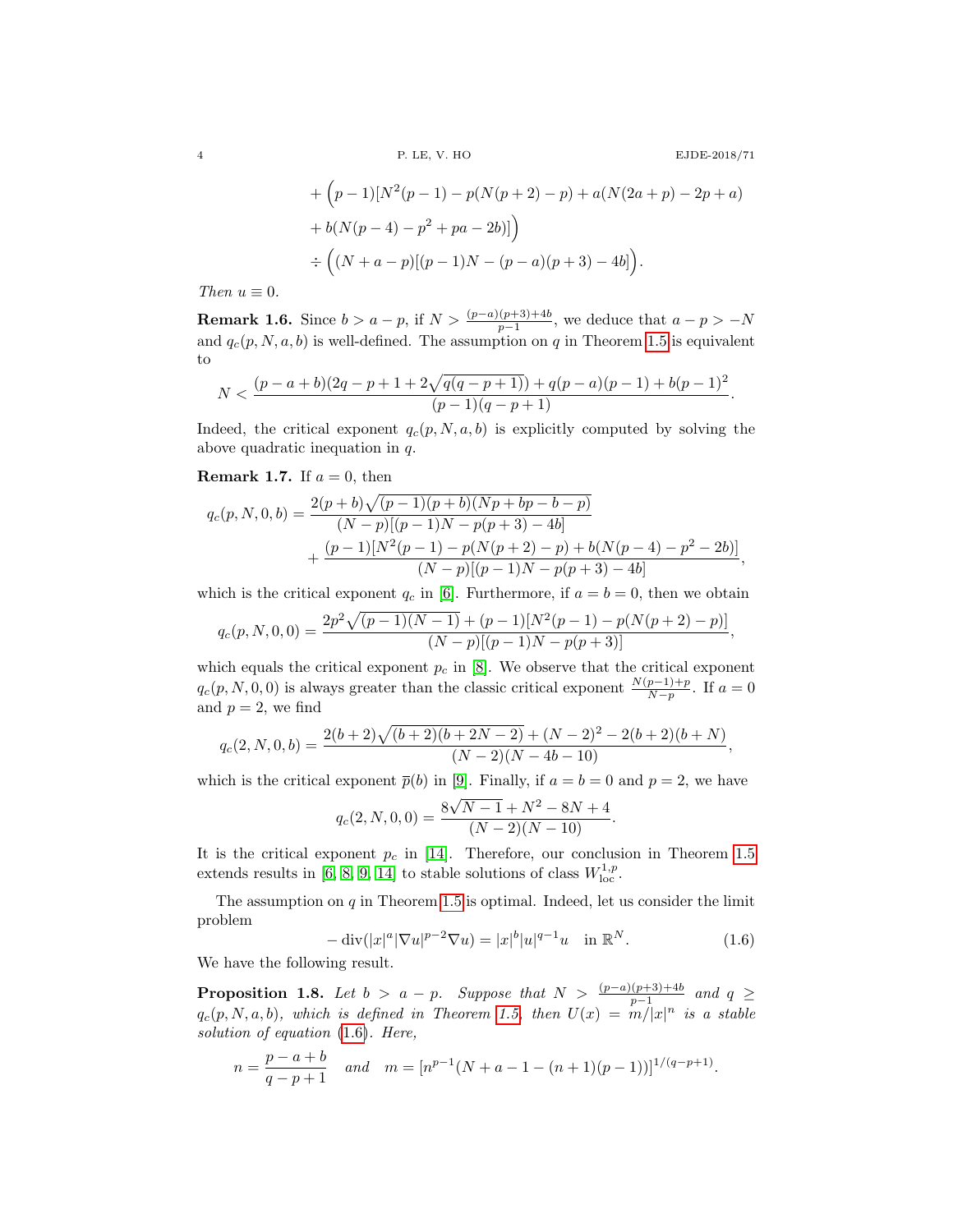### 2. Proofs

This section is devoted to the proofs of Proposition [1.4,](#page-2-0) Theorem [1.5](#page-2-1) and Proposi-tion [1.8.](#page-3-0) For convenience, we always denote by  $C$  a generic constant whose concrete values may change from line to line or even in the same line. If this constant depends on an arbitrary small number  $\varepsilon$ , then we may denote it by  $C_{\varepsilon}$ . We also use Young inequality in the form  $ab \leq \varepsilon a^p + C_{\varepsilon} b^q$  for  $p, q > 0$  satisfying  $\frac{1}{p} + \frac{1}{q} = 1$ .

*Proof of Proposition [1.4.](#page-2-0)* For each  $k \in \mathbb{N}$  we define

$$
a_k(t)=\begin{cases}|t|^{\frac{\alpha-1}{2}}t, & |t|
$$

It is easy to check that

<span id="page-4-1"></span>
$$
a_k(t)^2 \ge tb_k(t), \quad a'_k(t)^2 \le \frac{(\alpha+1)^2}{4\alpha}b'_k(t),
$$
  

$$
|a_k(t)|^p a'_k(t)^{2-p} + |b_k(t)|^p b'_k(t)^{1-p} \le C|t|^{\alpha+p-1}
$$
 (2.1)

for all  $t \in \mathbb{R}$ , where C depends only on p and  $\alpha$ . Moreover, since  $u \in W^{1,p}_{loc}(\mathbb{R}^N, w)$ , clearly  $a_k(u), b_k(u) \in W^{1,p}_{loc}(\mathbb{R}^N, w)$  for any  $k \in \mathbb{N}$ . We split the proof into four steps.

**Step 1.** For any  $\varepsilon \in (0,1)$ , any  $k \in \mathbb{N}$  and any nonnegative function  $\psi \in C_c^1(\mathbb{R}^N)$ , there exists a constant  $C_{\varepsilon} = C(p, \varepsilon) > 0$  such that

<span id="page-4-0"></span>
$$
(1 - \varepsilon) \int_{\mathbb{R}^N} w(x) |\nabla u|^p b'_k(u) \psi^p dx
$$
  
\n
$$
\leq C_{\varepsilon} \int_{\mathbb{R}^N} w(x) |b_k(u)|^p b'_k(u)^{1-p} |\nabla \psi|^p dx + \int_{\mathbb{R}^N} f(x) |u|^{q-1} ub_k(u) \psi^p dx.
$$
\n(2.2)

To prove this, using  $\varphi = b_k(u)\psi^p$  as a test function. Since

$$
\nabla \varphi = b'_k(u)\psi^p \nabla u + pb_k(u)\psi^{p-1} \nabla \psi,
$$

using  $(1.2)$  we obtain

$$
\int_{\mathbb{R}^N} w(x) |\nabla u|^p b'_k(u) \psi^p dx + p \int_{\mathbb{R}^N} w(x) |\nabla u|^{p-2} b_k(u) \psi^{p-1} (\nabla u, \nabla \psi) dx
$$
  
= 
$$
\int_{\mathbb{R}^N} f(x) |u|^{q-1} ub_k(u) \psi^p dx.
$$

Therefore,

$$
\begin{aligned} &\int_{\mathbb{R}^N} w(x)|\nabla u|^p b_k'(u)\psi^p dx \\ &\leq p \int_{\mathbb{R}^N} w(x)|\nabla u|^{p-1}|b_k(u)|\psi^{p-1}|\nabla \psi| dx + \int_{\mathbb{R}^N} f(x)|u|^{q-1}ub_k(u)\psi^p dx \\ &\leq \int_{\mathbb{R}^N} \varepsilon \left( w(x)^{\frac{p-1}{p}}|\nabla u|^{p-1}b_k'(u)^{\frac{p-1}{p}}\psi^{p-1} \right)^{\frac{p}{p-1}} \\ &+ C_\varepsilon \left( w(x)^{1/p}|b_k(u)|b_k'(u)^{\frac{1-p}{p}}|\nabla \psi| \right)^p dx + \int_{\mathbb{R}^N} f(x)|u|^{q-1}ub_k(u)\psi^p dx \\ &= \varepsilon \int_{\mathbb{R}^N} w(x)|\nabla u|^p b_k'(u)\psi^p dx + C_\varepsilon \int_{\mathbb{R}^N} w(x)|b_k(u)|^p b_k'(u)^{1-p}|\nabla \psi|^p dx \end{aligned}
$$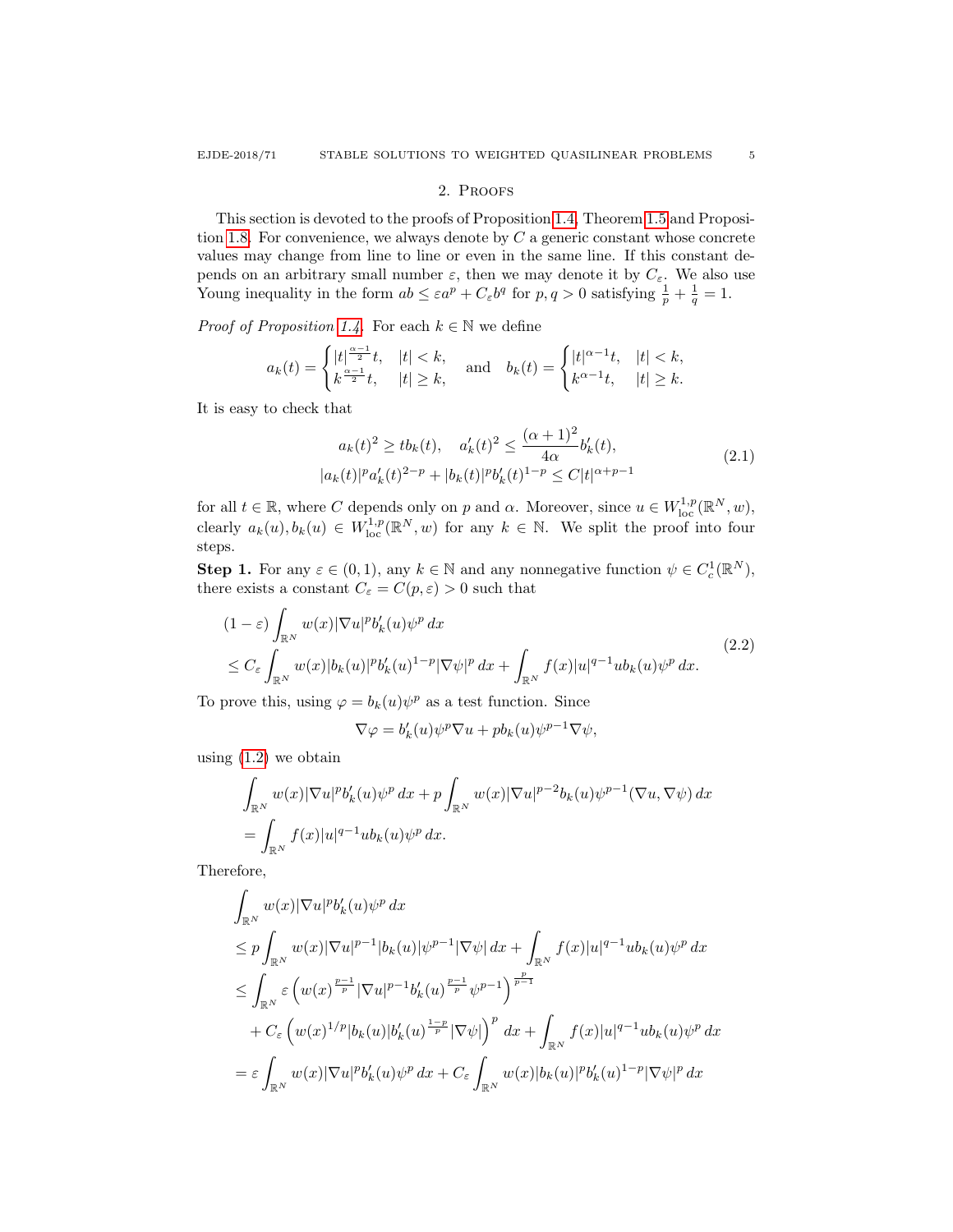$$
+ \int_{\mathbb{R}^N} f(x)|u|^{q-1}ub_k(u)\psi^p dx,
$$

which implies [\(2.2\)](#page-4-0).

**Step 2.** For any  $\varepsilon \in (0,1)$ , any  $k \in \mathbb{N}$  and any nonnegative function  $\psi \in C_c^1(\mathbb{R}^N)$ , there exists a constant  $C_\varepsilon=C(p,\varepsilon)>0$  such that

<span id="page-5-1"></span>
$$
q \int_{\mathbb{R}^N} f(x)|u|^{q-1} a_k(u)^2 \psi^p dx \le (p-1+\varepsilon) \int_{\mathbb{R}^N} w(x) |\nabla u|^p a'_k(u)^2 \psi^p dx
$$
  
+ 
$$
C_{\varepsilon} \int_{\mathbb{R}^N} w(x) |a_k(u)|^p a'_k(u)^{2-p} |\nabla \psi|^p dx.
$$
 (2.3)

To prove this, we use the stability assumption with  $\varphi = a_k(u)\psi^{p/2}$ . Since

$$
\nabla \varphi = a'_k(u)\psi^{p/2}\nabla u + \frac{p}{2}a_k(u)\psi^{\frac{p-2}{2}}\nabla \psi,
$$

using [\(1.4\)](#page-1-1) we obtain

<span id="page-5-0"></span>
$$
q \int_{\mathbb{R}^N} f(x)|u|^{q-1} a_k(u)^2 \psi^p dx
$$
  
\n
$$
\leq (p-1) \int_{\mathbb{R}^N} w(x)|\nabla u|^p a'_k(u)^2 \psi^p dx
$$
  
\n
$$
+ (p-1)p \int_{\mathbb{R}^N} w(x)|\nabla u|^{p-1} |a_k(u)| a'_k(u) \psi^{p-1} |\nabla \psi| dx
$$
  
\n
$$
+ \frac{(p-1)p^2}{4} \int_{\mathbb{R}^N} w(x)|\nabla u|^{p-2} a_k(u)^2 \psi^{p-2} |\nabla \psi|^2 dx.
$$
\n(2.4)

Now we use Young inequality to estimate the last two terms

$$
(p-1)p \int_{\mathbb{R}^N} w(x) |\nabla u|^{p-1} |a_k(u)| a'_k(u) \psi^{p-1} |\nabla \psi| dx
$$
  
\n
$$
\leq \int_{\mathbb{R}^N} \frac{\varepsilon}{2} \left( w(x)^{\frac{p-1}{p}} |\nabla u|^{p-1} a'_k(u)^{\frac{2(p-1)}{p}} \psi^{p-1} \right)^{\frac{p}{p-1}} + C_{\varepsilon} \left( w(x)^{1/p} |a_k(u)| a'_k(u)^{\frac{2-p}{p}} |\nabla \psi| \right)^p dx
$$
  
\n
$$
= \frac{\varepsilon}{2} \int_{\mathbb{R}^N} w(x) |\nabla u|^p a'_k(u)^2 \psi^p dx + C_{\varepsilon} \int_{\mathbb{R}^N} w(x) |a_k(u)|^p a'_k(u)^{2-p} |\nabla \psi|^p dx
$$

and

$$
\label{eq:2.10} \begin{split} &\frac{(p-1)p^2}{4}\int_{\mathbb{R}^N}w(x)|\nabla u|^{p-2}a_k(u)^2\psi^{p-2}|\nabla\psi|^2\,dx\\ &\leq \int_{\mathbb{R}^N}\frac{\varepsilon}{2}\left(w(x)^{\frac{p-2}{p}}|\nabla u|^{p-2}a_k'(u)^{\frac{2(p-2)}{p}}\psi^{p-2}\right)^{\frac{p}{p-2}}\\ &\quad +C_\varepsilon\left(w(x)^{\frac{2}{p}}a_k(u)^2a_k'(u)^{\frac{2(2-p)}{p}}|\nabla\psi|^2\right)^{p/2}\,dx\\ &=\frac{\varepsilon}{2}\int_{\mathbb{R}^N}w(x)|\nabla u|^p a_k'(u)^2\psi^p\,dx+C_\varepsilon\int_{\mathbb{R}^N}w(x)|a_k(u)|^p a_k'(u)^{2-p}|\nabla\psi|^p\,dx. \end{split}
$$

Using these two estimates into  $(2.4)$ , we obtain  $(2.3)$ .

6 P. LE, V. HO EJDE-2018/71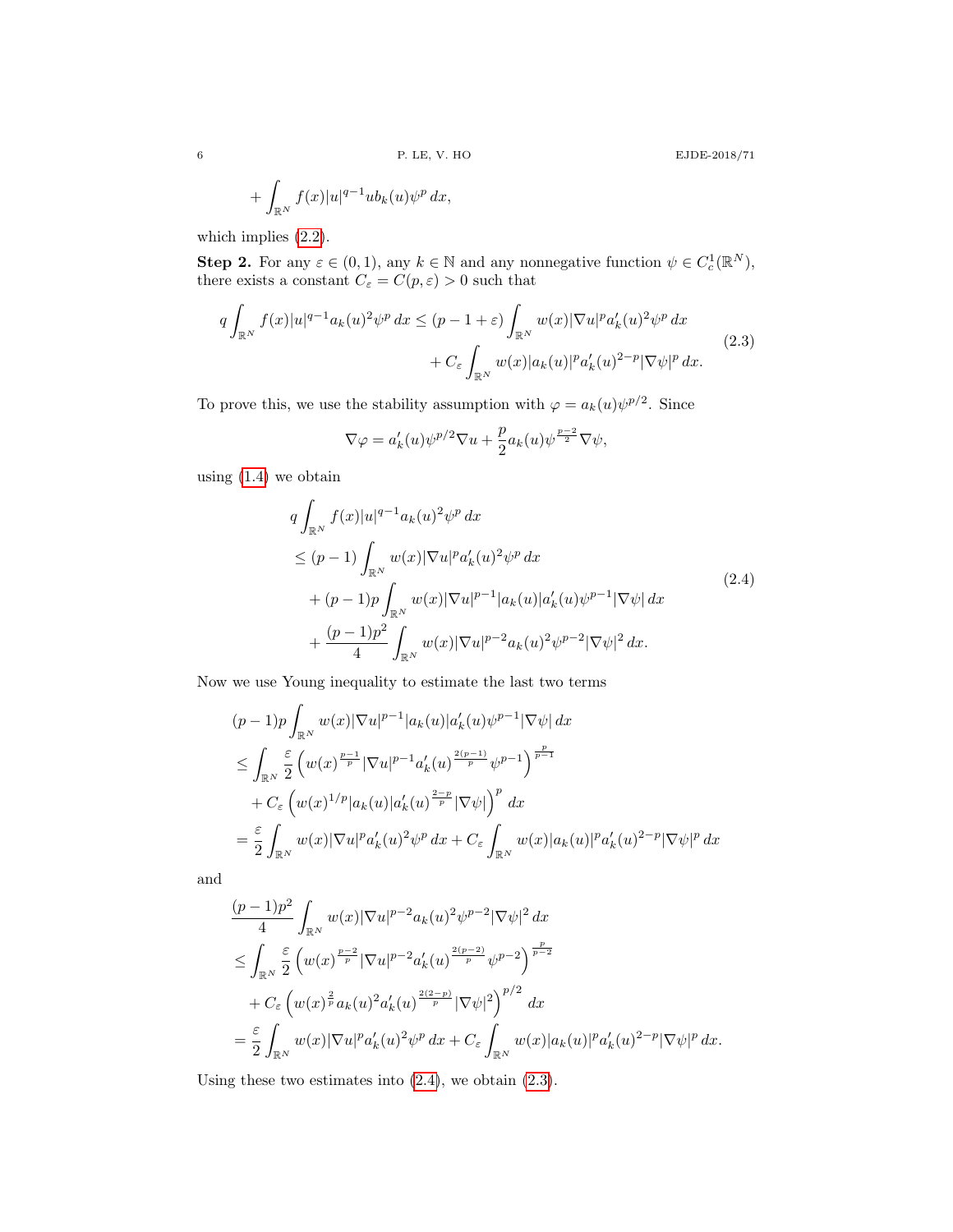**Step 3.** We claim that there exists a constant  $C = C(p,q,\alpha) > 0$  such that for any nonnegative function  $\psi \in C_c^1(\mathbb{R}^N)$  we have

<span id="page-6-2"></span>
$$
\int_{\mathbb{R}^N} \left( w(x) |\nabla u|^p |u|^{\alpha-1} + f(x) |u|^{\alpha+q} \right) \psi^p dx \le C \int_{\mathbb{R}^N} w(x) |u|^{\alpha+p-1} |\nabla \psi|^p dx. \tag{2.5}
$$

To prove this, we set  $\beta_{\varepsilon} = 1 - \frac{(p-1+\varepsilon)(\alpha+1)^2}{4(1-\varepsilon)\alpha q}$  $\frac{(1+\varepsilon)(\alpha+1)^2}{4(1-\varepsilon)\alpha q}$ . Since  $\lim_{\varepsilon\to 0^+} \beta_{\varepsilon} = 1 - \frac{(p-1)(\alpha+1)^2}{4\alpha q}$ 0, we can fix some  $\varepsilon \in (0,1)$  depending on p, q and  $\alpha$  such that  $\beta_{\varepsilon} > 0$ .

Collecting  $(2.2)$ ,  $(2.3)$  and with the help of  $(2.1)$  we obtain

$$
q \int_{\mathbb{R}^N} f(x)|u|^{q-1} a_k(u)^2 \psi^p dx
$$
  
\n
$$
\leq (p-1+\varepsilon) \int_{\mathbb{R}^N} w(x)|\nabla u|^p a'_k(u)^2 \psi^p dx
$$
  
\n
$$
+ C_{\varepsilon} \int_{\mathbb{R}^N} w(x)|a_k(u)|^p a'_k(u)^{2-p} |\nabla \psi|^p dx
$$
  
\n
$$
\leq \frac{(p-1+\varepsilon)(\alpha+1)^2}{4\alpha} \int_{\mathbb{R}^N} w(x)|\nabla u|^p b'_k(u) \psi^p dx
$$
  
\n
$$
+ C_{\varepsilon} \int_{\mathbb{R}^N} w(x)|a_k(u)|^p a'_k(u)^{2-p} |\nabla \psi|^p dx
$$
  
\n
$$
\leq \frac{(p-1+\varepsilon)(\alpha+1)^2}{4(1-\varepsilon)\alpha} \int_{\mathbb{R}^N} f(x)|u|^{q-1}ub_k(u) \psi^p dx
$$
  
\n
$$
+ C_{\varepsilon} \int_{\mathbb{R}^N} w(x) [|a_k(u)|^p a'_k(u)^{2-p} + |b_k(u)|^p b'_k(u)^{1-p}] |\nabla \psi|^p dx
$$
  
\n
$$
\leq \frac{(p-1+\varepsilon)(\alpha+1)^2}{4(1-\varepsilon)\alpha} \int_{\mathbb{R}^N} f(x)|u|^{q-1} a_k(u)^2 \psi^p dx
$$
  
\n
$$
+ C_{\varepsilon} \int_{\mathbb{R}^N} w(x)|u|^{\alpha+p-1} |\nabla \psi|^p dx.
$$

Therefore,

$$
q\beta_{\varepsilon}\int_{\mathbb{R}^N}f(x)|u|^{q-1}a_k(u)^2\psi^p\,dx\leq C_{\varepsilon}\int_{\mathbb{R}^N}w(x)|u|^{\alpha+p-1}|\nabla\psi|^p.
$$

Letting  $k \to \infty$ , by the monotone convergence theorem we obtain

<span id="page-6-0"></span>
$$
\int_{\mathbb{R}^N} f(x)|u|^{\alpha+q}\psi^p dx \le C \int_{\mathbb{R}^N} w(x)|u|^{\alpha+p-1} |\nabla \psi|^p, \tag{2.6}
$$

where C depends only on p, q and  $\alpha$ . On the other hand, applying [\(2.2\)](#page-4-0) for  $\varepsilon = 1/2$ ,

$$
\int_{\mathbb{R}^N} w(x) |\nabla u|^p b'_k(u) \psi^p dx
$$
\n
$$
\leq C \int_{\mathbb{R}^N} w(x) |b_k(u)|^p b'_k(u)^{1-p} |\nabla \psi|^p dx + 2 \int_{\mathbb{R}^N} f(x) |u|^{q-1} ab_k(u) \psi^p dx
$$
\n
$$
\leq C \int_{\mathbb{R}^N} w(x) |u|^{\alpha+p-1} |\nabla \psi|^p dx + 2 \int_{\mathbb{R}^N} f(x) |u|^{q-1} a_k(u)^2 \psi^p dx.
$$

Letting  $k \to \infty$ , by the monotone convergence theorem and [\(2.6\)](#page-6-0) we obtain

<span id="page-6-1"></span>
$$
\int_{\mathbb{R}^N} w(x) |\nabla u|^p |u|^{\alpha - 1} \psi^p dx \le C \int_{\mathbb{R}^N} w(x) |u|^{\alpha + p - 1} |\nabla \psi|^p dx.
$$
\n(2.7)

Combining  $(2.6)$  and  $(2.7)$  we obtain  $(2.5)$ .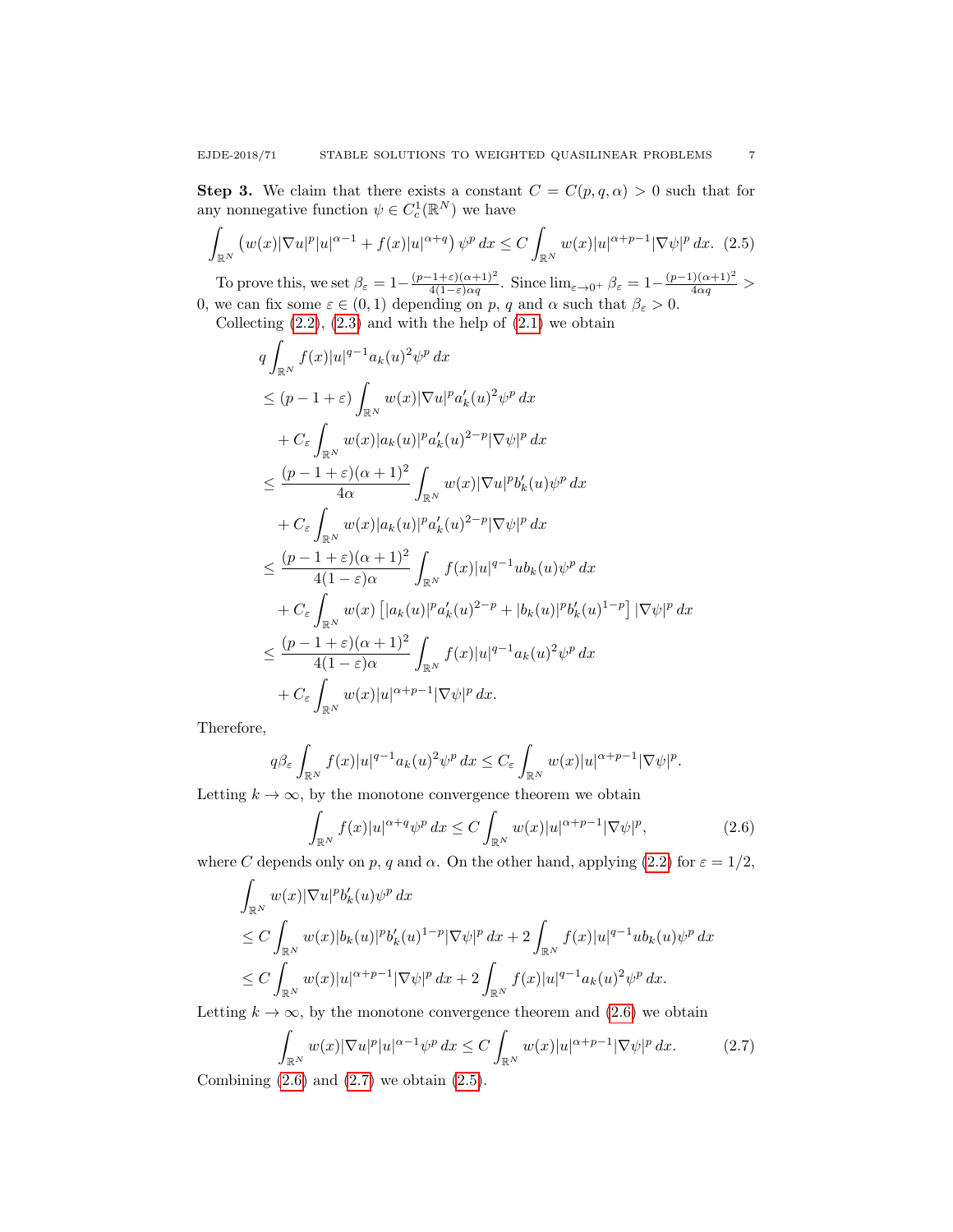Step 4. We are now in a position to prove a priori estimate [\(1.5\)](#page-2-2). Applying [\(2.5\)](#page-6-2) for  $\psi = \eta^{\frac{\alpha+q}{q-p+1}}$  to obtain

$$
\int_{\mathbb{R}^N} \left( w(x) |\nabla u|^p |u|^{\alpha-1} + f(x) |u|^{\alpha+q} \right) \eta^{\frac{p(\alpha+q)}{q-p+1}} dx
$$
\n
$$
\leq C \int_{\mathbb{R}^N} w(x) |u|^{\alpha+p-1} |\nabla \eta|^p \eta^{\frac{p(\alpha+p-1)}{q-p+1}} dx
$$
\n
$$
\leq \int_{\mathbb{R}^N} \frac{1}{2} \left( f(x)^{\frac{\alpha+p-1}{\alpha+q}} |u|^{\alpha+p-1} \eta^{\frac{p(\alpha+p-1)}{q-p+1}} \right)^{\frac{\alpha+q}{\alpha+p-1}}
$$
\n
$$
+ C \left( w(x) f(x)^{-\frac{\alpha+p-1}{\alpha+q}} |\nabla \eta|^p \right)^{\frac{\alpha+q}{q-p+1}} dx
$$
\n
$$
\leq \frac{1}{2} \int_{\mathbb{R}^N} f(x) |u|^{\alpha+q} \eta^{\frac{p(\alpha+q)}{q-p+1}} dx + C \int_{\mathbb{R}^N} w(x)^{\frac{\alpha+q}{q-p+1}} f(x)^{-\frac{\alpha+p-1}{q-p+1}} |\nabla \eta|^{\frac{p(\alpha+q)}{q-p+1}} dx.
$$
\nHence, (1.5) follows.

*Proof of Theorem [1.5.](#page-2-1)* Applying [\(1.5\)](#page-2-2) for a test function  $\eta_R \in C_c^1(\mathbb{R}^N)$  satisfying  $0 \leq \eta_R \leq 1$  in  $\mathbb{R}^N$  and

$$
\eta_R = 1 \quad \text{in } B(0, R),
$$

$$
\eta_R = 0 \quad \text{in } \mathbb{R}^N \setminus B(0, 2R),
$$

$$
|\nabla \eta_R| \leq \frac{C}{R} \quad \text{in } B(0, 2R) \setminus B(0, R).
$$

Consequently, for all  $R > R_0$  there exists a constant C independent of R such that

<span id="page-7-0"></span>
$$
\int_{B(0,R)} \left( w(x) |\nabla u|^p |u|^{\alpha-1} + f(x) |u|^{\alpha+q} \right) dx \leq C R^{\theta},\tag{2.8}
$$

where

$$
\theta = N - \frac{(p-a)(\alpha + q) + b(\alpha + p - 1)}{q - p + 1}.
$$

Note that  $\alpha \in (1, \alpha_0(q))$  where

$$
\alpha_0(t) = \frac{2t - p + 1 + 2\sqrt{t(t - p + 1)}}{p - 1}.
$$

Let us define the function

$$
g(t) = \frac{(p-a)(\alpha_0(t) + t) + b(\alpha_0(t) + p - 1)}{t - p + 1}, \quad \text{for } t > p - 1.
$$

Since

$$
g'(t) = \frac{p-a+b}{(t-p+1)^2} \left( -p - \sqrt{\frac{t-p+1}{t}} \right) < 0,
$$

the function  $g(t)$  is decreasing in  $t > p - 1$ . On the other hand,

$$
\lim_{t \to (p-1)^+} g(t) = +\infty, \quad \lim_{t \to +\infty} g(t) = \frac{(p-a)(p+3) + 4b}{p-1}.
$$

Therefore, if  $N \leq \frac{(p-a)(p+3)+4b}{p-1}$  $\frac{(p+3)+40}{p-1}$ , then  $N < g(q)$  since  $q > p-1$ . Hence if we fix  $\alpha \in [1, \alpha_0(q)),$  suitably near  $\alpha_0(q)$ , we obtain

$$
N < \frac{(p-a)(\alpha+q)+b(\alpha+p-1)}{q-p+1},
$$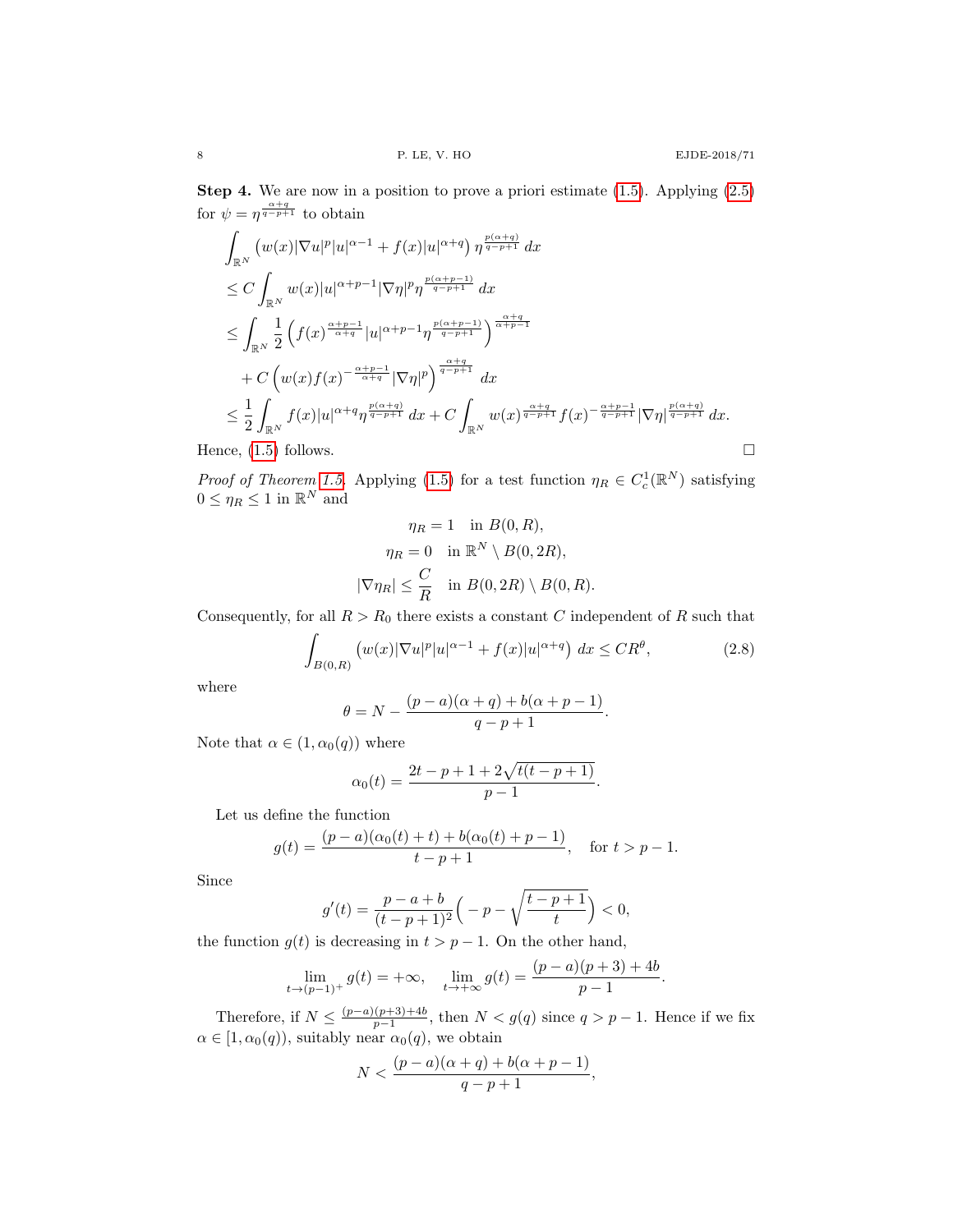which means that  $\theta < 0$ . Then the desired result follows by letting  $R \to \infty$  in [\(2.8\)](#page-7-0).

Assume now  $N > \frac{(p-a)(p+3)+4b}{p-1}$ . Since g is decreasing, we obtain in this case a critical value  $q_c(p, N, a, b)$  such that  $N < g(q)$  for  $1 < q < q_c(p, N, a, b)$ . From this, the desired result follows again by letting  $R \to \infty$  in [\(2.8\)](#page-7-0). Clearly,  $q_c(p, N, a, b)$ may be deduced from the equation  $N = g(q)$ , which is given the value in Theorem [1.5](#page-2-1) (see also Remark [1.6\)](#page-3-2). Then we complete the proof.  $\Box$ 

*Proof of Proposition [1.8.](#page-3-0)* Direct calculation yields that  $U$  is a weak solution of  $(1.6)$ . In order to show that U is stable, we need the following inequality (see  $[3, 5]$  $[3, 5]$ ).

**Lemma 2.1** (Caffarelli-Kohn-Nirenberg inequality). Let  $r < \frac{N-2}{2}$ , then for all  $\varphi \in C_c^1(\mathbb{R}^N)$  we have

<span id="page-8-0"></span>
$$
\int_{\mathbb{R}^N} \frac{|\nabla \varphi|^2}{|x|^{2r}} dx \ge \left(\frac{N-2-2r}{2}\right)^2 \int_{\mathbb{R}^N} \frac{|\varphi|^2}{|x|^{2r+2}} dx.
$$
 (2.9)

Applying [\(2.9\)](#page-8-0) with  $r = \frac{(n+1)(p-2)-a}{2}$  we obtain

<span id="page-8-1"></span>
$$
\int_{\mathbb{R}^N} \frac{|\nabla \varphi|^2}{|x|^{(n+1)(p-2)-a}} \, dx \ge \left(\frac{N-2-(n+1)(p-2)+a}{2}\right)^2 \int_{\mathbb{R}^N} \frac{\varphi^2}{|x|^{n(q-1)-b}} \, dx. \tag{2.10}
$$

Since U is radially symmetric and decreasing in  $|x|$ , by arguing as in [\[2,](#page-9-23) Remark] 1.7] it is necessary to check stability of  $U$  for all radially symmetric test function  $\varphi \in C_c^1(\mathbb{R}^N)$ . For such  $\varphi$  we have

$$
\int_{\mathbb{R}^N} \left[ |x|^a |\nabla U|^{p-2} |\nabla \varphi|^2 + (p-2)|x|^a |\nabla U|^{p-4} (\nabla U, \nabla \varphi)^2 - q |x|^b |U|^{q-1} \varphi^2 \right] dx
$$
\n
$$
= \int_{\mathbb{R}^N} \left[ (p-1)|x|^a |\nabla U|^{p-2} |\nabla \varphi|^2 - q |x|^b |U|^{q-1} \varphi^2 \right] dx
$$
\n
$$
= \int_{\mathbb{R}^N} \left[ (mn)^{p-2} (p-1) \frac{|\nabla \varphi|^2}{|x|^{(n+1)(p-2)-a}} - q m^{q-1} \frac{\varphi^2}{|x|^{n(q-1)-b}} \right] dx
$$
\n
$$
\geq \int_{\mathbb{R}^N} \left[ (mn)^{p-2} (p-1) \left( \frac{N-2-(n+1)(p-2)+a}{2} \right)^2 - q m^{q-1} \right] \frac{\varphi^2}{|x|^{n(q-1)-b}} dx,
$$

where we have used [\(2.10\)](#page-8-1) in the last estimate. Direct computation yields

$$
(mn)^{p-2}(p-1)\left(\frac{N-2-(n+1)(p-2)+a}{2}\right)^2 - qm^{q-1}
$$
  
= 
$$
(mn)^{p-2}\left[(p-1)\left(\frac{N-2-(n+1)(p-2)+a}{2}\right)^2 - nq(N+a-1-(n+1)(p-1))\right].
$$

We want to show that

$$
(p-1)\left(\frac{N-2-(n+1)(p-2)+a}{2}\right)^2 - nq[N+a-1-(n+1)(p-1)] \ge 0.
$$

After substituting  $n = \frac{p-a+b}{q-p+1}$ , this inequality is equivalent to

$$
N \ge \frac{(p-a+b)(2q-p+1+2\sqrt{q(q-p+1)})+q(p-a)(p-1)+b(p-1)^2}{(p-1)(q-p+1)}.
$$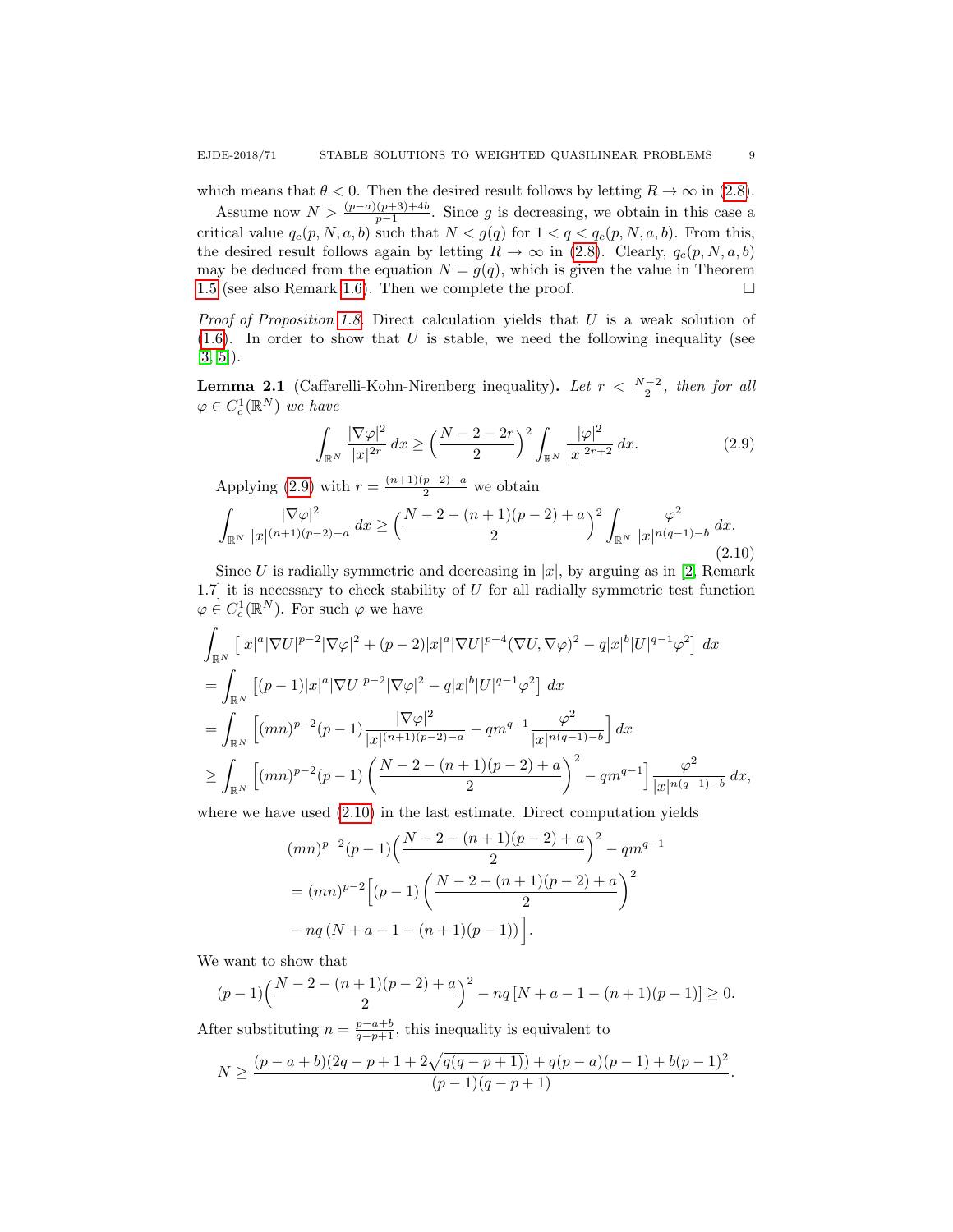The last inequality is verified by Remark [1.6](#page-3-2) and assumption  $q \geq q_c(p, N, a, b)$ . Thus, U is stable.

### **REFERENCES**

- <span id="page-9-6"></span>[1] L. D'Ambrosio, E. Mitidieri; Quasilinear elliptic equations with critical potentials, Adv. Nonlinear Anal. 6 (2017), 147–164.
- <span id="page-9-23"></span>[2] X. Cabré, A. Capella, M. Sanchón; Regularity of radial minimizers of reaction equations involving the p-Laplacian, Calc. Var. Partial Differential Equations 34 (2009), 475–494.
- <span id="page-9-21"></span>[3] L. Caffarelli, R. Kohn, L. Nirenberg; First order interpolation inequalities with weights, Compositio Math. 53 (1984), 259–275.
- <span id="page-9-16"></span>[4] D. Castorina, P. Esposito, B. Sciunzi; Low dimensional instability for semilinear and quasilinear problems in  $\mathbb{R}^N$ , Commun. Pure Appl. Anal. 8 (2009), 1779–1793.
- <span id="page-9-22"></span>[5] F. Catrina, Z.Q. Wang; On the Caffarelli-Kohn-Nirenberg inequalities: sharp constants, existence (and nonexistence), and symmetry of extremal functions, Comm. Pure Appl. Math. 54 (2001), 229–258.
- <span id="page-9-19"></span>[6] C. Chen; Liouville type theorem for stable solutions of p-Laplace equation in  $\mathbb{R}^N$ , Appl. Math. Lett. 68 (2017), 62–67.
- <span id="page-9-5"></span>[7] C. Cowan, M. Fazly; On stable entire solutions of semi-linear elliptic equations with weights, Proc. Amer. Math. Soc. 140 (2012), 2003–2012.
- <span id="page-9-4"></span>[8] L. Damascelli, A. Farina, B. Sciunzi, E. Valdinoci; Liouville results for m-Laplace equations of Lane-Emden-Fowler type, Ann. Inst. H. Poincaré Anal. Non Linéaire 26 (2009), 1099–1119.
- <span id="page-9-20"></span>[9] E. N. Dancer, Y. Du, Z. M. Guo; Finite Morse index solutions of an elliptic equation with supercritical exponent, J. Differential Equations 250 (2011) 3281–3310.
- <span id="page-9-1"></span>[10] L. Dupaigne; Stable solutions of elliptic partial differential equations, Chapman and Hall/CRC Monographs and Surveys in Pure and Applied Mathematics 143, Boca Raton, FL, 2011.
- <span id="page-9-15"></span>[11] L. Dupaigne, A. Farina; Stable solutions of  $-\Delta u = f(u)$  in  $\mathbb{R}^N$ , J. Eur. Math. Soc. 12 (2010), 855–882.
- <span id="page-9-7"></span>[12] L. Dupaigne, M. Ghergu, V. Rădulescu; Lane-Emden-Fowler equations with convection and singular potential, J. Math. Pures Appl. 87 (2007), 563–581.
- <span id="page-9-2"></span>[13] A. Farina; Liouville-type results for solutions of  $-\Delta u = |u|^{p-1}u$  on unbounded domains of  $\mathbb{R}^{N}$ , C. R. Math. Acad. Sci. Paris, Ser. I **341** (2005), 415-418.
- <span id="page-9-3"></span>[14] A. Farina; On the classification of solutions of the Lane-Emden equation on unbounded domains of  $\mathbb{R}^N$ , J. Math. Pures Appl., 87 (2007), 537-561.
- <span id="page-9-8"></span>[15] R. Filippucci, P. Pucci, V. Rădulescu; Existence and non-existence results for quasilinear elliptic exterior problems with nonlinear boundary conditions, Comm. Partial Differential Equations 33 (2008), 706–717.
- <span id="page-9-9"></span>[16] R. Filippucci, P. Pucci, F. Robert; On a p-Laplace equation with multiple critical nonlinearities, J. Math. Pures Appl. 91 (2009), 156–177.
- <span id="page-9-10"></span>[17] M. Ghergu, V. Rădulescu; Singular elliptic problems with lack of compactness, Ann. Mat. Pura Appl. 185 (2006), 63–79.
- <span id="page-9-11"></span>[18] M. Ghergu, V. Rădulescu; Singular Elliptic Problems: Bifurcation and Asymptotic Analysis, Oxford Lecture Series in Mathematics and its Applications 37. The Clarendon Press, Oxford University Press, Oxford, 2008.
- <span id="page-9-0"></span>[19] B. Gidas, J. Spruck; Global and local behavior of positive solutions of nonlinear elliptic equations, Comm. Pure Appl. Math. **34** (1981), 525-598.
- <span id="page-9-12"></span>[20] W. Jeong, Y. Lee; Stable solutions and finite Morse index solutions of nonlinear elliptic equations with Hardy potential, Nonlinear Anal. 87 (2013), 126–145.
- <span id="page-9-18"></span>[21] P. Le; Nonexistence of stable solutions to p-Laplace equations with exponential nonlinearity, Electron. J. Differential Equations, 2016 (2016), No. 326, 1–5.
- <span id="page-9-17"></span>[22] P. Le; Liouville theorems for stable solutions of p-Laplace equations with convex nonlinearities, J. Math. Anal. Appl. 443 (2016), 431–444.
- <span id="page-9-13"></span>[23] P. Le, H.T. Nguyen, T. Y. Nguyen; On positive stable solutions to weighted quasilinear problems with negative exponent, Complex Var. Elliptic Equ. (2017), DOI: 10.1080/17476933.2017.1403429.
- <span id="page-9-14"></span>[24] B. Maultsby; Uniqueness of solutions to singular p-Laplacian equations with subcritical nonlinearity, Adv. Nonlinear Anal. 6 (2017), 37–59.